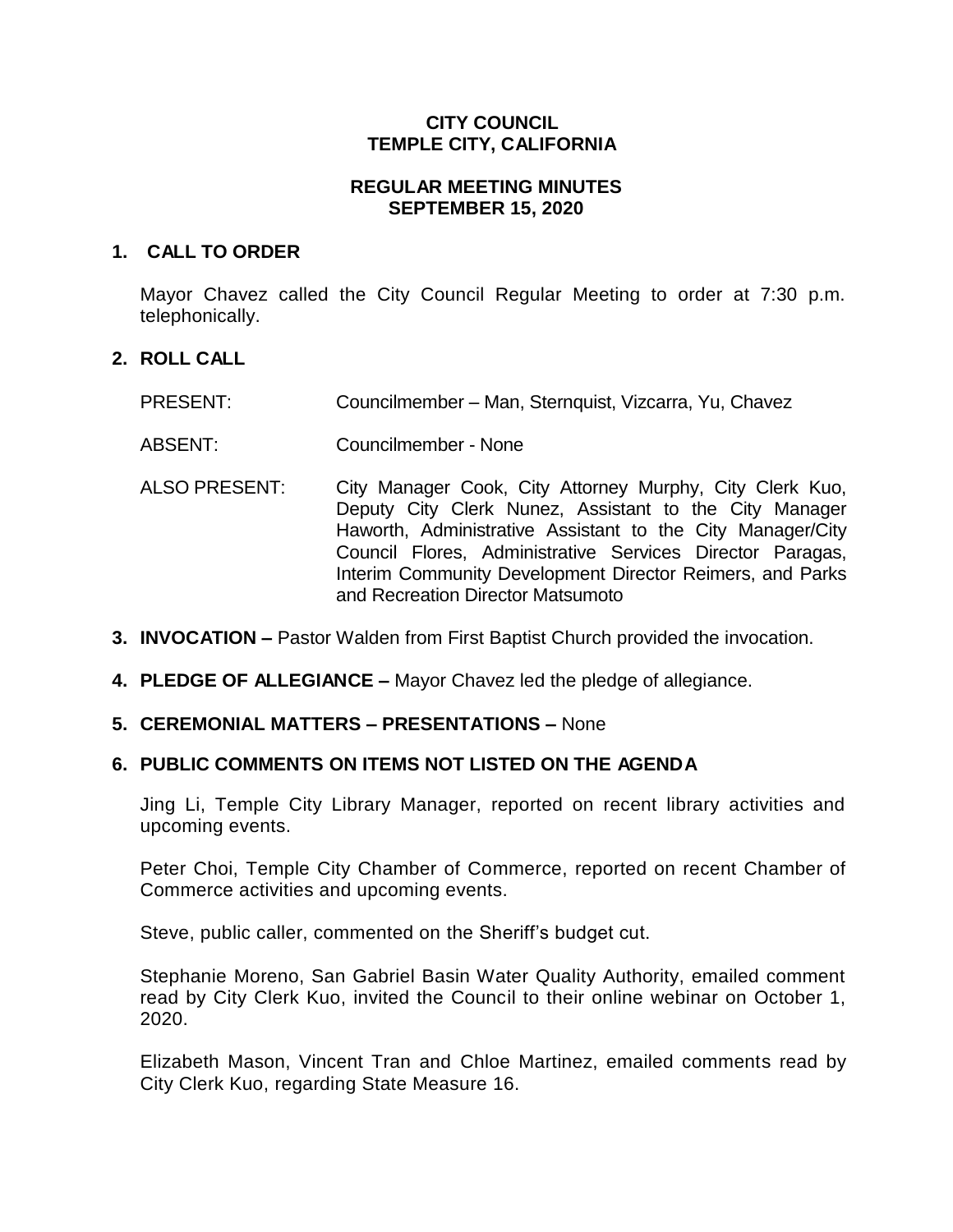City Council Minutes September 15, 2020 Page 2 of 7

# **7. CONSENT CALENDAR**

Councilmember Man made a motion to approve the consent calendar items. Seconded by Councilmember Vizcarra and approved by the following votes:

| AYES:      | Councilmember – Man, Sternquist, Vizcarra, Yu, Chavez |
|------------|-------------------------------------------------------|
| NOES:      | Councilmember - None                                  |
| ABSENT:    | Councilmember - None                                  |
| ABSTAINED: | Councilmember - None                                  |

A. APPROVAL OF MINUTES

The City Council is requested to review and approve:

- 1. Minutes of the Special [City Council Meeting of](https://ca-templecity.civicplus.com/DocumentCenter/View/15076/7A1_CCM---2020-09-01-Special) September 1, 2020; and
- 2. [Minutes of the Regular City Council Meeting of September 1, 2020.](https://ca-templecity.civicplus.com/DocumentCenter/View/15066/7A2_CCM---2020-09-01)

Action: Approved.

# B. PARKS AND RECREATION [COMMISSION MEETING ACTIONS](https://ca-templecity.civicplus.com/DocumentCenter/View/15067/7B_PRC-Regular-Meeting-Actions_-2020-08-19)

The City Council is requested to receive and file actions of the Regular Parks and Recreation Commission Meeting of August 19, 2020.

Action: Received and filed update.

# C. [LEAGUE OF CALIFORNIA CITIES ANNUAL CONFERENCE RESOLUTIONS](https://ca-templecity.civicplus.com/DocumentCenter/View/15068/7C_Annual-League-of-California-Cities-Conference-Resolutions)

The City Council is requested to receive and file the League of California Cities annual resolutions and approve the voting delegate and voting alternate to use their discretion to vote on the proposed resolutions during the League's Annual Business Meeting.

Action: **Received and filed the League of California** Cities annual resolution and approved the voting delegate and voting alternate to use their discretion to vote on the proposed resolutions.

# D. [TEMPLE CITY CHAMBER OF COMMERCE](https://ca-templecity.civicplus.com/DocumentCenter/View/15069/7D_Temple-City-Chamber-of-Commerce)

The City Council is requested to approve the Chamber of Commerce's annual agreement considering the pandemic's new normal of virtual services, touchless collateral pieces and the Chamber's role within the COVID-19 economic recovery plan.

Action: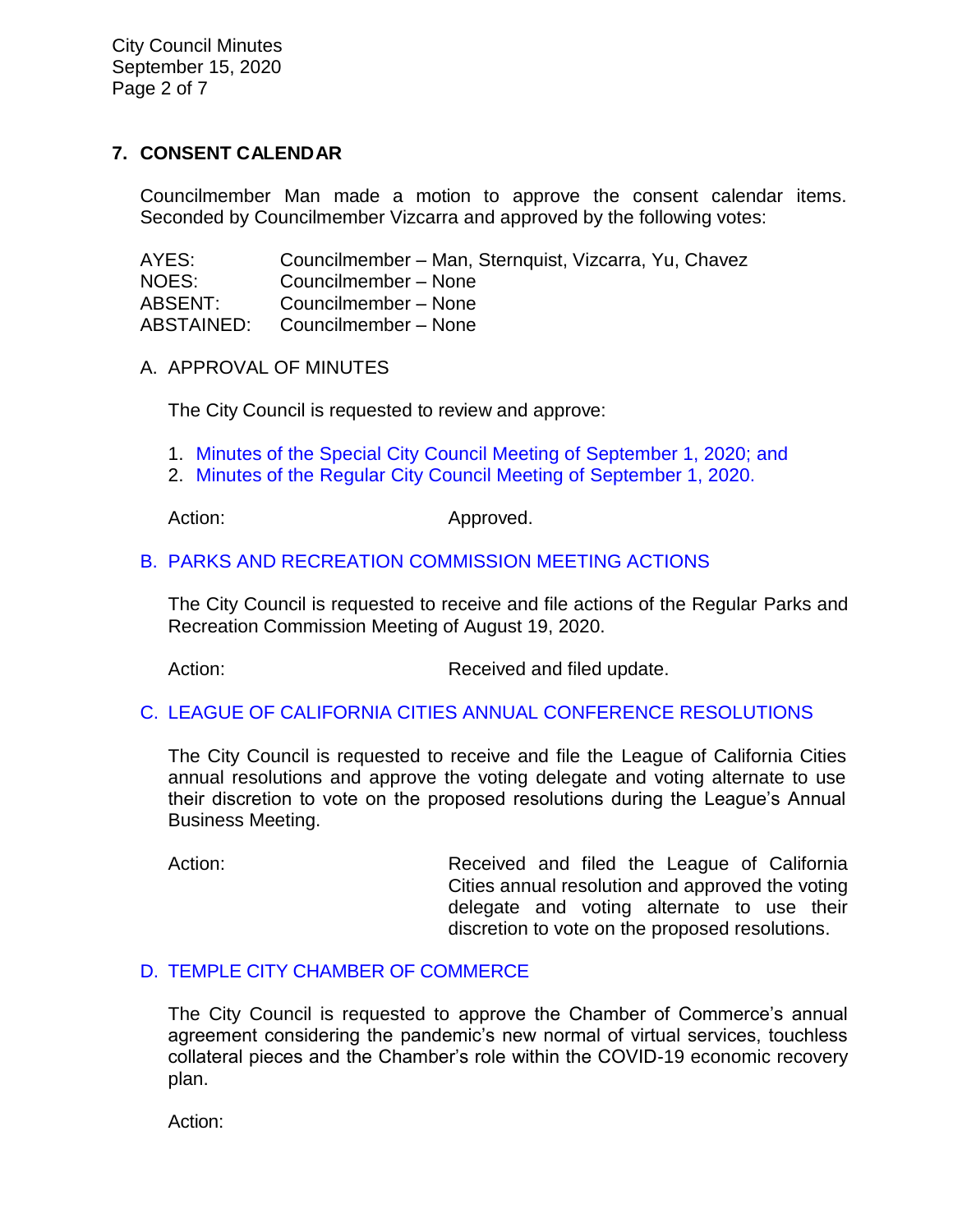- 1. Approved a six month, \$31,250 professional services agreement with the Temple City Chamber of Commerce for business promotion and public information services; and
- 2. Authorized the City Manager to execute the agreement.

# E. [CO-SPONSORSHIP OF THE VIRTUAL CEREMONY FOR THE 2020 RELAY FOR](https://ca-templecity.civicplus.com/DocumentCenter/View/15079/08-7E-Relay-for-Life-Co-Sponsorship)  [LIFE OF TEMPLE CITY](https://ca-templecity.civicplus.com/DocumentCenter/View/15079/08-7E-Relay-for-Life-Co-Sponsorship)

The City Council is requested to approve the co-sponsorship of the virtual ceremony for the 2020 Relay for Life of Temple City. This local fundraising event will help raise funds for prevention, advocacy and research efforts of the American Cancer Society.

Action:

- 1. Approved a request from the American Cancer Society to co-sponsor a virtual ceremony for the 2020 Relay for Life of Temple City on October 3, 2020;
- 2. Appropriated funding in an amount not to exceed \$1,462.50 for virtual ceremony video services by Red 88 Media, a city contractor;
- 3. Approved staff to assist with the advertising of Relay of Life via the electronic billboard on Rosemead Boulevard, the placement of promotional banners at the Temple City Park Veteran's Memorial, and event posting on the City's social media platforms and website; and
- 4. Allowed volunteers to place purple ribbons and cancer survivor photographs along street trees on Las Tunas Drive from October 3-10, 2020.

# F. [VISA CARD REPORT](https://ca-templecity.civicplus.com/DocumentCenter/View/15070/7F_Visa-Card-Report)

The City Council is requested to receive and file the Visa Card Report.

Action: Received and filed.

### G. [ADOPTION OF RESOLUTION NO. 20-5491](https://ca-templecity.civicplus.com/DocumentCenter/View/15071/7G_CC-Warrant) APPROVING PAYMENT OF BILLS [FOR FISCAL YEAR 2020-21](https://ca-templecity.civicplus.com/DocumentCenter/View/15071/7G_CC-Warrant)

The City Council is requested to adopt Resolution No. 20-5491 authorizing the payment of bills.

Action: Mathematic Mediated Resolution No. 20-5491.

### **8. PUBLIC HEARING** – None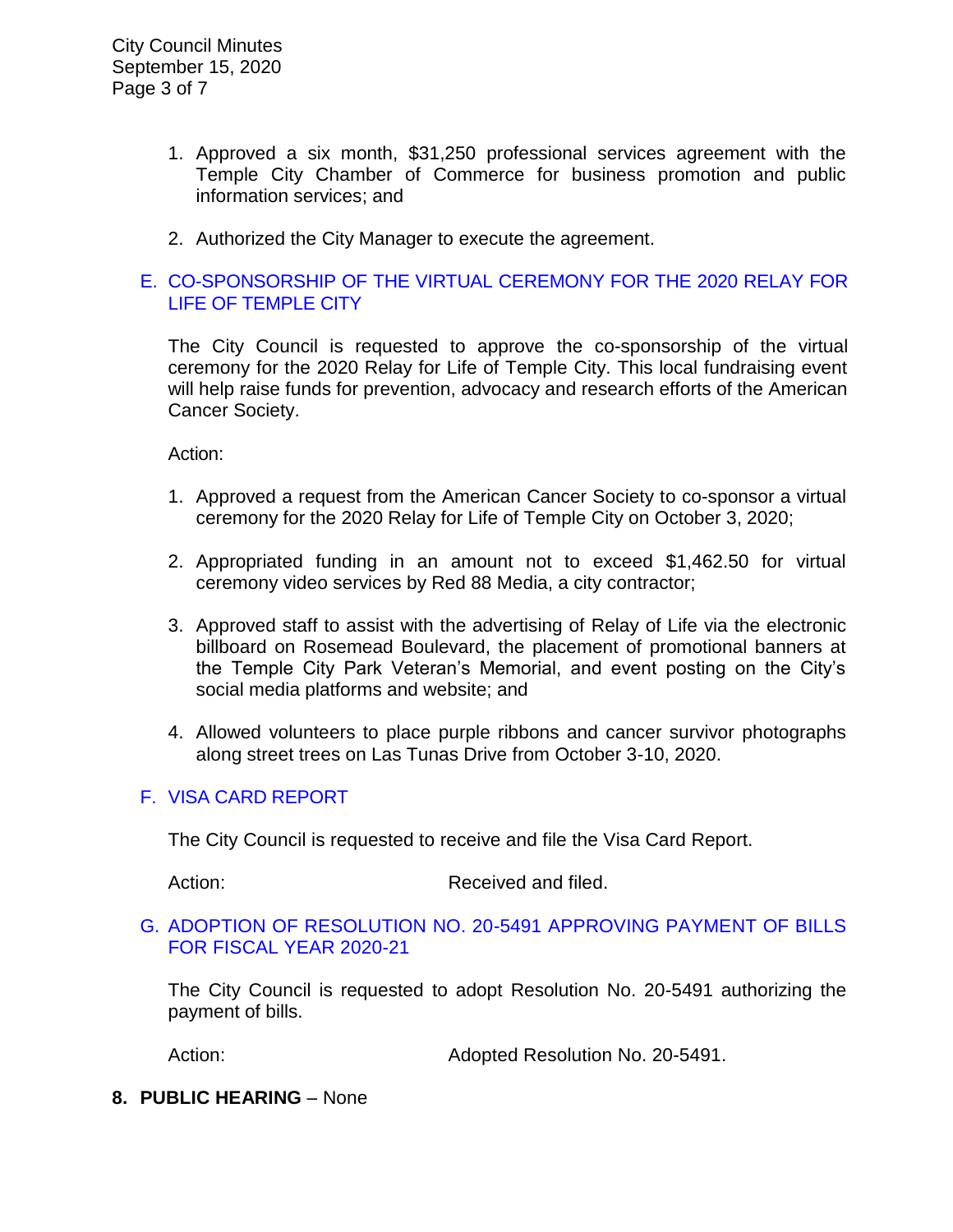# **9. UNFINISHED BUSINESS**

### A. [OVERVIEW OF TEMPORARY EMERGENCY ACTION RELATED TO](https://ca-templecity.civicplus.com/DocumentCenter/View/15072/9A_COVID-19-Admin-Leave)  [CONTINUITY OF CITY SERVICES AND PERSONNEL AND REQUEST FOR](https://ca-templecity.civicplus.com/DocumentCenter/View/15072/9A_COVID-19-Admin-Leave)  **[DIRECTION](https://ca-templecity.civicplus.com/DocumentCenter/View/15072/9A_COVID-19-Admin-Leave)**

Before the expiration date of September 30, 2020, the City Manager is seeking direction from the Council regarding those members of staff who fall into the category of receiving paid administrative leave.

City Manager Cook gave a brief summary of the staff report.

Councilmember Man made a motion to continue paid administrative leave for the period of October 1, 2020 to November 30, 2020 for all employees except for Senior Recreation Leaders and Recreation Leaders who will be paid for time worked. Seconded by Mayor Pro Tem Yu and approved by the following votes:

| AYES:      | Councilmember - Man, Sternquist, Vizcarra, Yu, Chavez |
|------------|-------------------------------------------------------|
| NOES:      | Councilmember - None                                  |
| ABSENT:    | Councilmember - None                                  |
| ABSTAINED: | Councilmember - None                                  |

#### **10. NEW BUSINESS**

A. [FISCAL YEAR 2019-20 FOURTH QUARTER PRELIMINARY BUDGET REVIEW,](https://ca-templecity.civicplus.com/DocumentCenter/View/15073/10A_4th-Qtr-Preliminary-Financial-Update)  [TREASURER'S REPORT, REVENUE, EXPENDITURE AND CAPITAL](https://ca-templecity.civicplus.com/DocumentCenter/View/15073/10A_4th-Qtr-Preliminary-Financial-Update)  [PROJECT SUMMARY REPORTS AND BUDGET AMENDMENTS](https://ca-templecity.civicplus.com/DocumentCenter/View/15073/10A_4th-Qtr-Preliminary-Financial-Update)

The Fiscal Year 2019-20 Fourth Quarter Budget review process will provide the City Council an opportunity to review and adjust original revenue projects and budgeted appropriations based on 12 months of actual activity.

City Manager Cook gave a brief overview of the Fourth Quarter Budget reporting and Administrative Services Director Paragas gave a summary of the staff report.

City Council asked questions regarding the budget reports.

Mayor Chavez opened public comment. Hearing no request to speak, Mayor Chavez closed public comment.

City Council made final comments.

Mayor Pro Tem Yu made a motion to receive the Fiscal Year 2019-20 Fourth Quarter Budget Review and related reports, and approve and authorize staff to revise revenue estimates as indicated in Attachment "A" of the staff report. Seconded by Councilmember Vizcarra and approved by the following votes: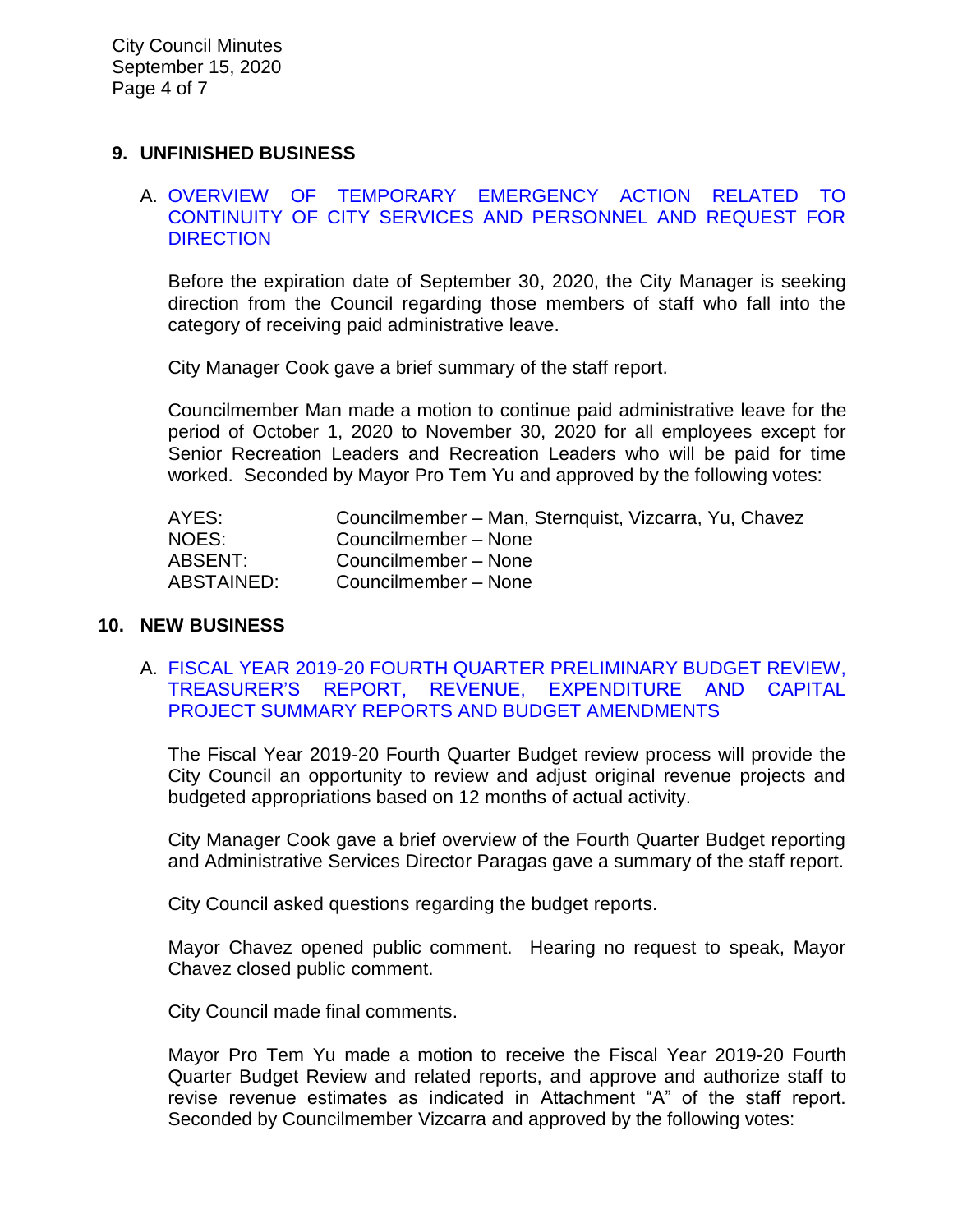| AYES:      | Councilmember – Man, Sternquist, Vizcarra, Yu, Chavez |
|------------|-------------------------------------------------------|
| NOES:      | Councilmember – None                                  |
| ABSENT:    | Councilmember - None                                  |
| ABSTAINED: | Councilmember - None                                  |

City Council recessed at 8:54 p.m. and reconvened with all members present at 9:00 p.m.

# B. [TEMPORARY OUTDOOR BUSINESS REQUESTS](https://ca-templecity.civicplus.com/DocumentCenter/View/15074/10B_Temporary-Outdoor-Business-Requests)

The City Council is requested to provide direction to staff on the process of reviewing and approving temporary outdoor dining requests.

Interim Community Development Director Reimers gave a summary of the staff report.

City Council asked questions regarding outdoor business activities.

Mayor Chavez opened public comment. Hearing no request to speak, Mayor Chavez closed public comment.

City Council made final comments.

Mayor Pro Tem Yu made a motion to approve staff's recommendation for the Zoning Clearance process related to the temporary outdoor businesses and waived the related processing fees. Seconded by Councilmember Man and approved by the following votes:

| AYES:      | Councilmember – Man, Sternquist, Vizcarra, Yu, Chavez |
|------------|-------------------------------------------------------|
| NOES:      | Councilmember - None                                  |
| ABSENT:    | Councilmember - None                                  |
| ABSTAINED: | Councilmember - None                                  |

# C. [INTRODUCTION AND FIRST READING OF ORDINANCE NO. 20-1047,](https://ca-templecity.civicplus.com/DocumentCenter/View/15080/14-10C-Series-A-Ordinance-Amendment)  [SERIES A CODE AMENDMENTS OF TITLE 9 \(ZONING REGULATIONS,](https://ca-templecity.civicplus.com/DocumentCenter/View/15080/14-10C-Series-A-Ordinance-Amendment)  [CHAPTER 1 \(ZONING CODE\)](https://ca-templecity.civicplus.com/DocumentCenter/View/15080/14-10C-Series-A-Ordinance-Amendment)

In January of 2020, staff began administering the new Title 9 (Zoning Regulations) of the Temple City Municipal Code. Over the next few months, staff identified several definitions and sections that contain ambiguities, omissions, or reference errors.

City Manager Cook requested City Council to continue the introduction and first reading of the ordinance to the next City Council meeting on October 6, 2020.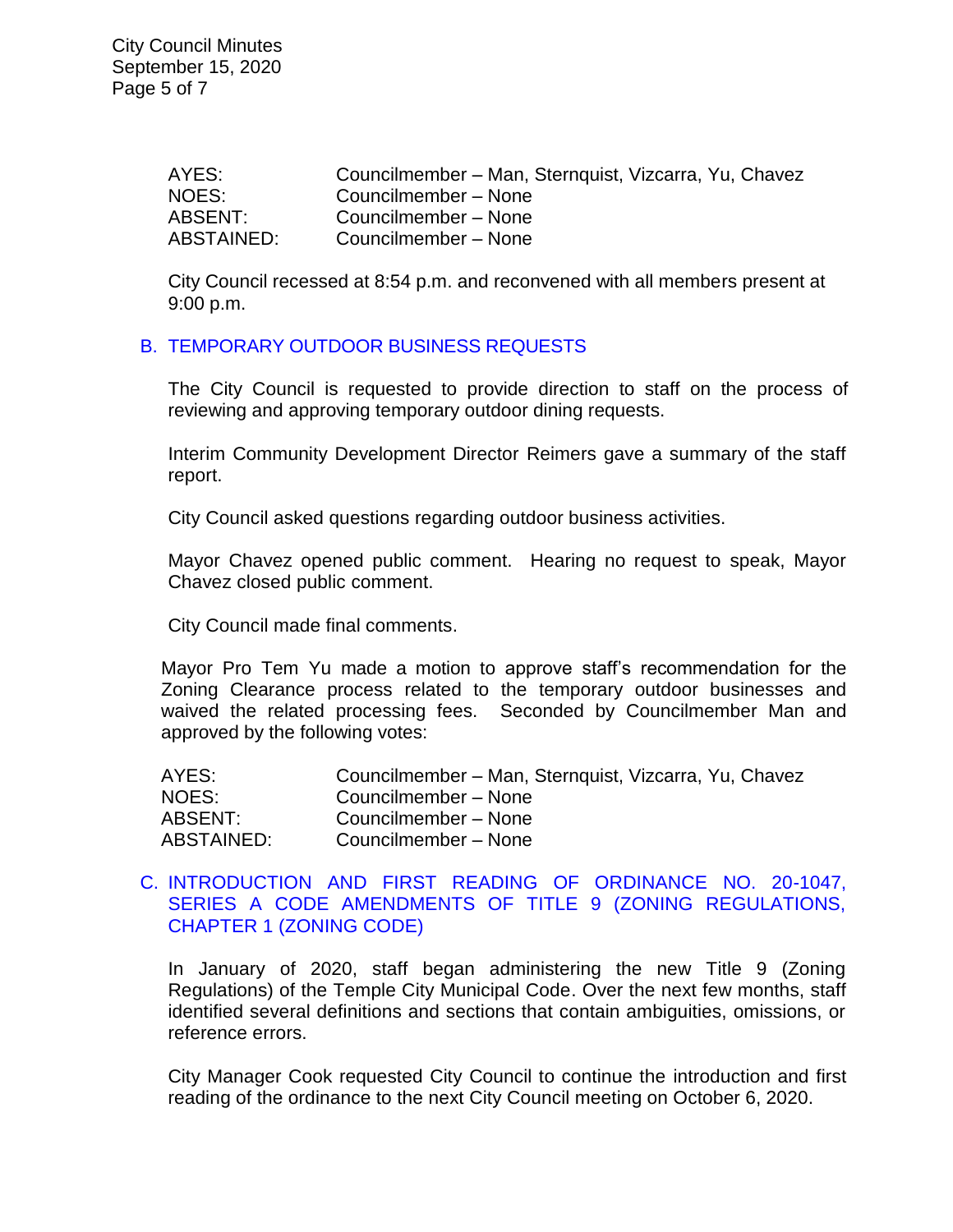City Council Minutes September 15, 2020 Page 6 of 7

> Mayor Pro Tem Yu made a motion to continue the introduction and first reading of Ordinance No. 20-1047, Series A Code Amendments of Title 9 (Zoning Regulations), Chapter 1 (Zoning Code) to the next Council meeting on October 6, 2020. Seconded by Councilmember Sternquist and approved by the following votes:

AYES: Councilmember – Man, Sternquist, Vizcarra, Yu, Chavez NOES: Councilmember – None ABSENT: Councilmember – None ABSTAINED: Councilmember – None

- **11. UPDATE FROM CITY MANAGER** shared that city facilities will be closed Tuesday, Wednesday and Thursday this week due to the poor air quality caused by the fire, provided an update regarding the city's business banner program, and commented on the drive-thru Halloween event.
- **12. UPDATE FROM CITY ATTORNEY** None.

### **13. COUNCIL REPORTS REGARDING AD HOC OR STANDING COMMITTEE MEETINGS**

A. SCHOOL DISTRICT/CITY STANDING COMMITTEE (Councilmember Man and Mayor Chavez) – Formed 1/3/2012

No report.

B. LAS TUNAS DOWNTOWN REVITALIZATION STANDING COMMITTEE (Mayor Chavez and Mayor Pro Tem Yu) – Formed 2/18/2014

No report.

C. FUTURE DEVELOPMENT OF CITY PROPERTIES STANDING COMMITTEE (Mayor Pro Tem Yu and Councilmember Man) – Formed 2/18/2014

No report.

D. AUDIT STANDING COMMITTEE (Mayor Chavez and Mayor Pro Tem Yu) – Formed 7/15/2014

No report.

E. FACILITIES, PUBLIC WORKS, AND INFRASTRUCTURE STANDING **COMMITTEE** (Mayor Pro Tem Yu and Councilmember Man) – Formed 4/4/2017

No report.